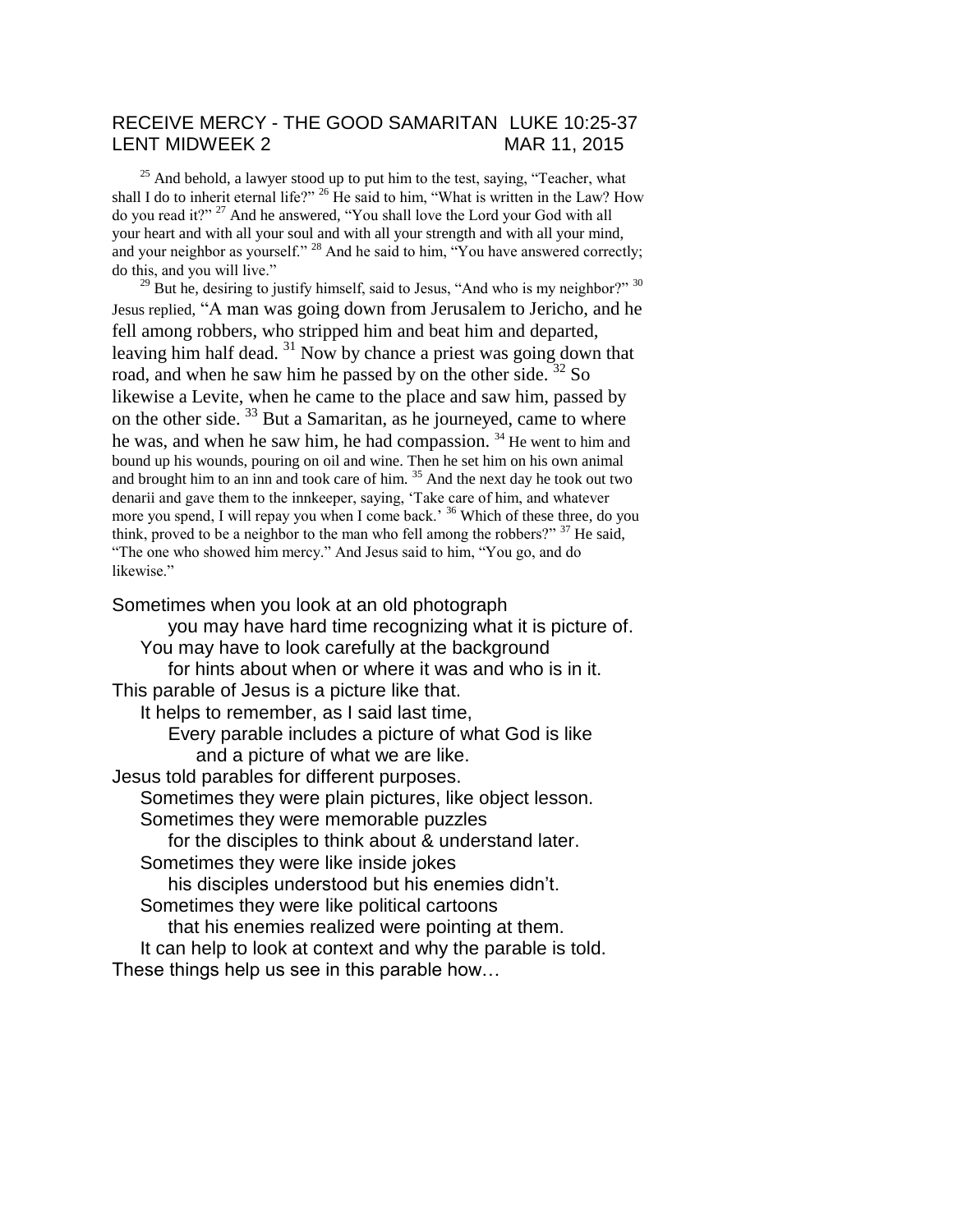### AN ATTEMPT TO BE RIGHTEOUS GOES WRONG EFFORTS TO RESCUE GO TO AN EXTREME WE INHERIT LIFE WHEN JESUS COMES TO OUR AID

# AN ATTEMPT TO BE RIGHTEOUS GOES WRONG

 $^{25}$  And behold, a lawyer stood up to put him to the test, saying, "Teacher, what shall I do to inherit eternal life?" <sup>26</sup> He said to him, "What is written in the Law? How do you read it?"  $27$  And he answered, "You shall love the Lord your God with all your heart and with all your soul and with all your strength and with all your mind, and your neighbor as yourself." <sup>28</sup> And he said to him, "You have answered correctly; do this, and you will live."

 $^{29}$  But he, desiring to justify himself, said to Jesus, "And who is my neighbor?" <sup>30</sup> Jesus replied, "A man was going down from Jerusalem to Jericho, and he fell among robbers, who stripped him and beat him and departed, leaving him half dead.  $31$  Now by chance a priest was going down that road, and when he saw him he passed by on the other side.  $32$  So likewise a Levite, when he came to the place and saw him, passed by on the other side.

To understand what parable is about, let's first see why it is told. It is answer to question by a lawyer, i.e. a religious lawyer, an expert on the fine print of religious rules. His question is what *he should do* to inherit eternal life. You may notice already what is wrong with this question. Is why Jesus often doesn't answer the question asked But in this case he answers the question as asked, just as he does for the rich young man who asked, "What *good deed must I do* to have eternal life?" Answer is: keep whole law perfectly. They agree on what it is: First is relationship with God: love & obey him above all. Second is relationship with others: love them as self. Again v. 29 points out lawyer's goal is to *justify himself*. If there is any way to keep such an all-encompassing law it must be in the exceptions listed in the fine print: "Who is my neighbor?" So, in this parable the first ones to come upon the victim are a priest and a Levite. Who could be more holy? This lawyer knows just as well as Jesus that according to O.T. law, touching a dead body made a person ceremonially unclean and so

temporarily unable to participate in worship.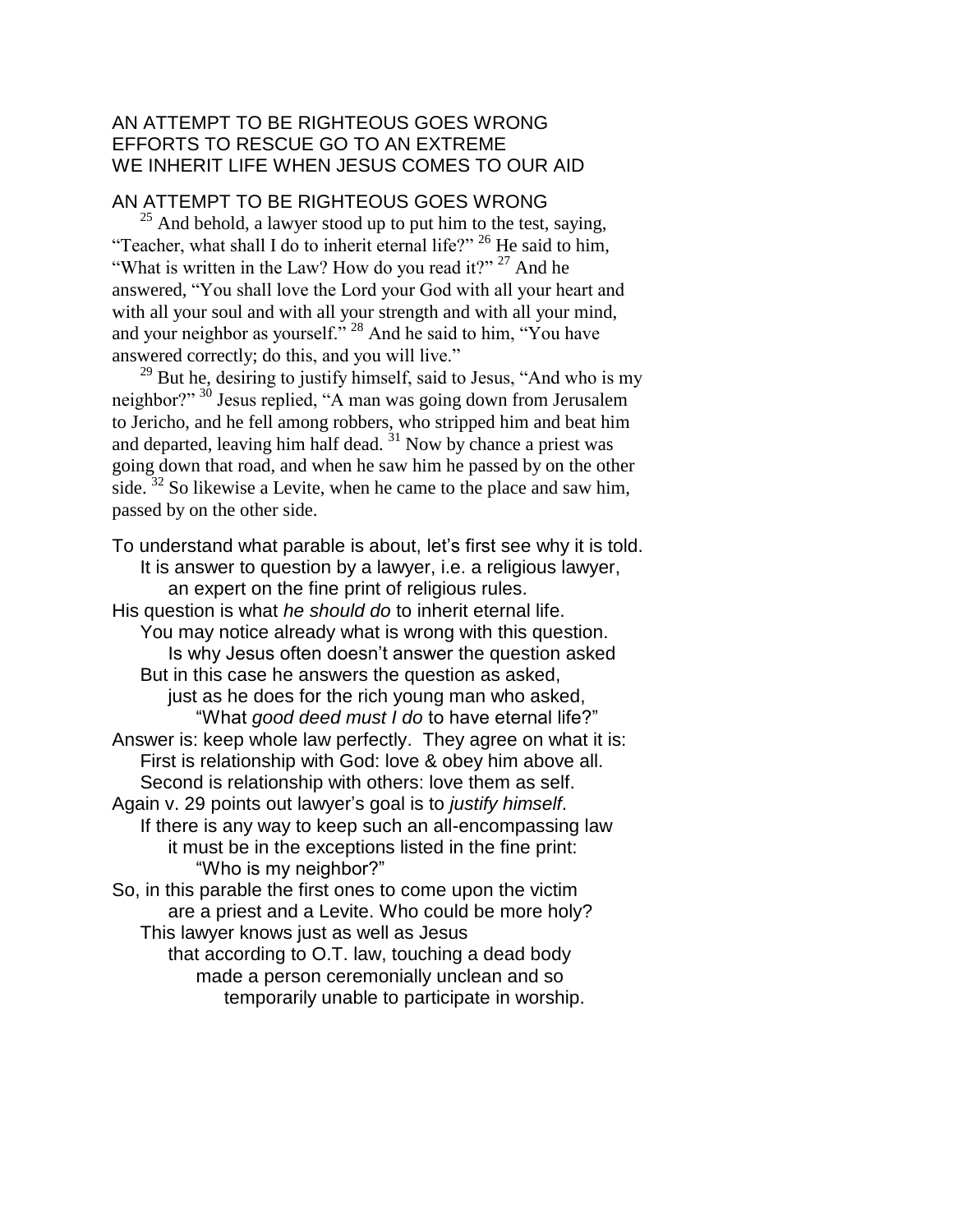This is why the Jews were eager for those on the cross to be dead & dealt with before the Sabbath started. Contact with Gentiles also made one unclean, which is why those who accused Jesus were careful not to go into Pilate's headquarters, so they could still celebrate the Passover. But Priests and Levites had to lead the worship. So, O.T. law forbade their touching dead bodies at all. Here a Priest and Levite find a man stripped and half dead. Without his clothes, how can they tell he isn't gentile? How can they be sure he isn't already dead? If they touch him, they could be breaking first part of law about relationship with God and being holy to him, they could make selves unclean & unable to do job. Why do they go by on the other side? It is not just because they are in a hurry or because they are cold hearted or afraid. It is because they are trying to keep the law to the letter,

yet in doing so they break the second half of the law. So, the point is, trying to be righteous by keeping the whole law is impossible - even for Priests.

### but now, EFFORTS TO RESCUE GO TO AN EXTREME

<sup>33</sup> But a Samaritan, as he journeyed, came to where he was, and when he saw him, he had compassion.  $34$  He went to him and bound up his wounds, pouring on oil and wine. Then he set him on his own animal and brought him to an inn and took care of him. <sup>35</sup> And the next day he took out two denarii and gave them to the innkeeper, saying, 'Take care of him, and whatever more you spend, I will repay you when I come back.' <sup>36</sup> Which of these three, do you think, proved to be a neighbor to the man who fell among the robbers?"  $37$  He said, "The one who showed him mercy."

It is no coincidence this happens to a man going from Jerusalem to Jericho. Main reasons Jews took this desolate dangerous route was to get around going through Samaria Jews hated Samaritans. They also were unclean. Ever since they were brought here by Assyrians to replace Israelites carried off in captivity, They mixed corrupted worship of God with worship of idols. Samaritans certainly didn't keep the first table of the law.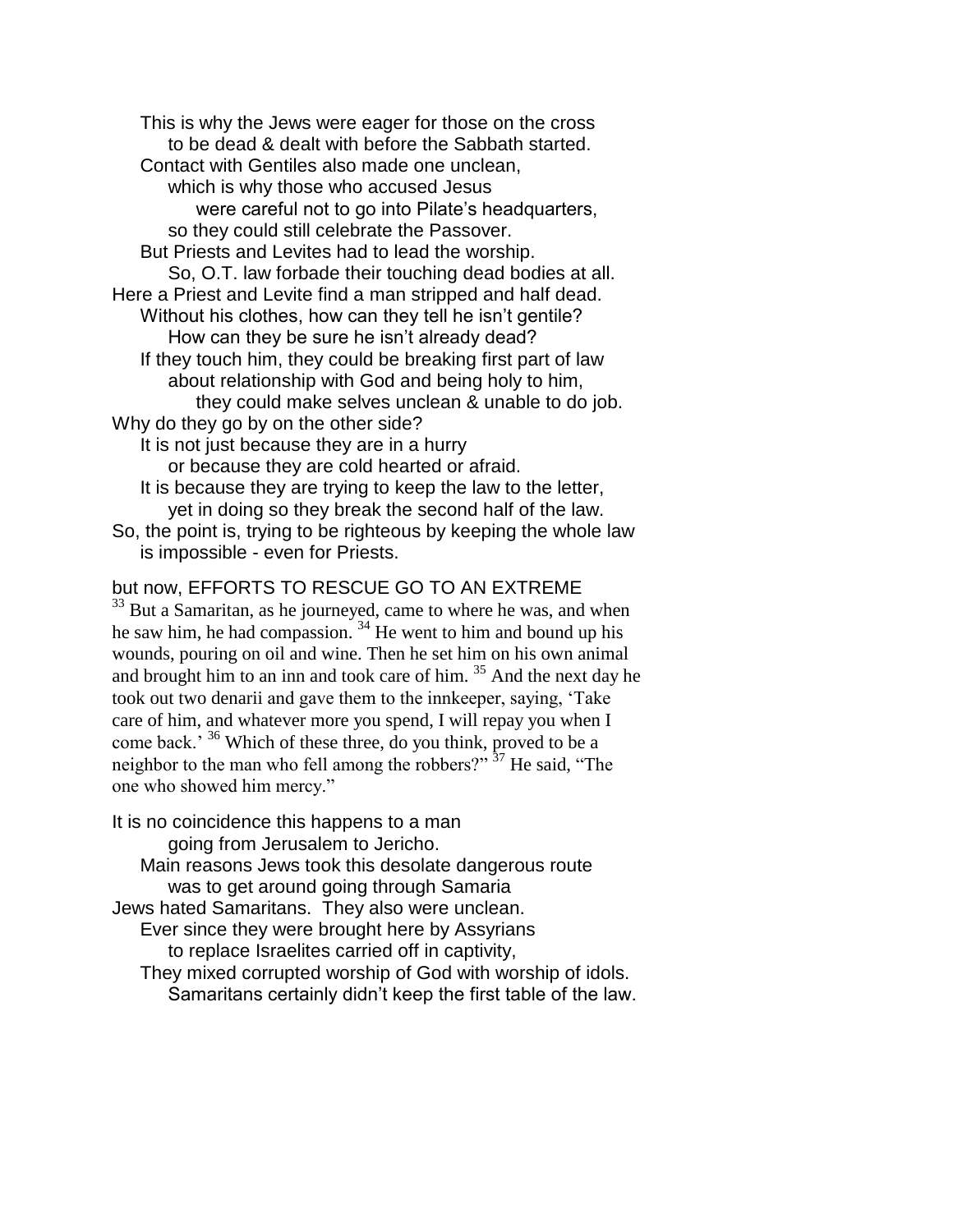Why did this Samaritan dare be on this road in the first place? And even more shocking to those who listened to Jesus, he has compassion on this man who hates him, And who, if not half dead, likely would have run from him, thinking he was one of robbers, back to finish him off. Bible scholar Kenneth Bailey says, when he took him to inn, he was like an Indian in the wild west walking into town with a scalped cowboy on his horse and checking into a room above the saloon. He would be lucky to get out of Dodge alive. Not only does he take care of the man, but he pays inn keeper two days wages to take care of him after he is gone, and then promises to come back and repay even more. Jesus loves to tell parables that go to ridiculous extremes. If you want to be saved by being good, love not just your neighbor but your enemy like that. So, is this Samaritan truly good and righteous? Of course not. No matter how well he keeps the second table of the law, he still totally fails to the first, most important part. When Jesus says to the lawyer, "Go and do likewise." He probably goes away in despair, like the rich young man who asked a similar question, causing the disciples to wonder, "Who then can be saved?" to which Jesus replies, "With man this is impossible, but with God all things are possible." WE INHERIT LIFE WHEN JESUS COMES TO OUR AID The lawyer asks "Teacher, what shall I do to inherit eternal life?" As a lawyer, he should have known better. You don't inherit anything by what you yourself do. You inherit things when one who cares about you dies. And this is answer to question that should have been asked: How can I have eternal life? As I mentioned, every parable includes a picture of what God is like and picture of what we are like. The one who is like us is the half dead man. Even though we are still physically alive, our sinful nature was left spiritually dead. when we were ambushed and attacked by Satan, who robs us of the value God has given us and leaves us

naked & ashamed like Adam & Eve hiding from God.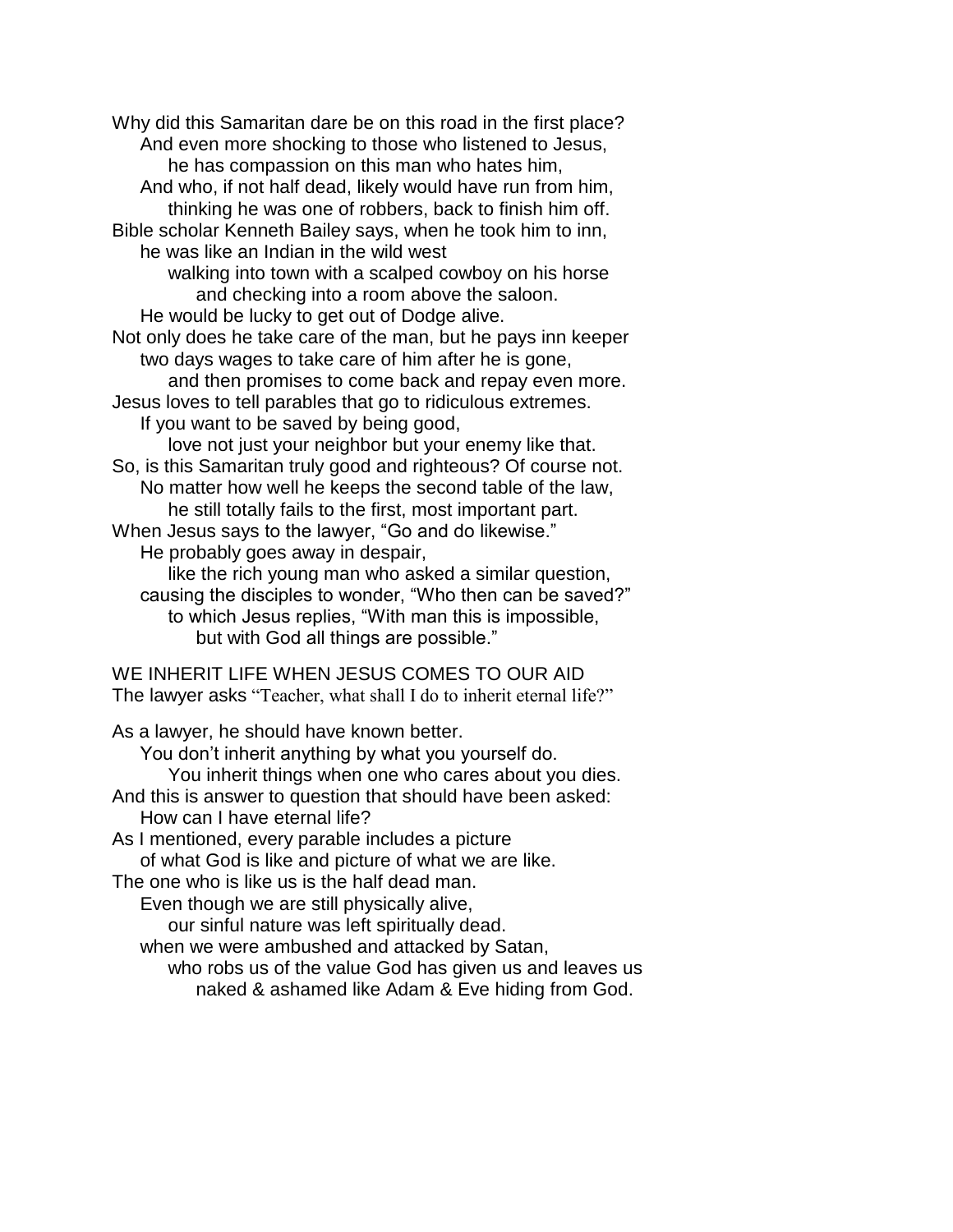and like the bloodied criminals on crosses next to Jesus. The one who is like God is the Samaritan. Jesus pictures himself as this heathen Samaritan just as he literally takes on the form of sinful humans. Although he is hated, counted as an enemy & avoided by those who think they are better than he is, He says of his enemies, "Father, forgive them." He deliberately risks coming into our territory, our world, at just the right time to help us. even though he know it means walking the road to the cross. He comes to us, willing to take our uncleanness and our death itself on himself. He compassionately binds up our wounds, he lifts us up and carries us. He clothes our nakedness with his own righteousness. He pays for us to be healed of sin and saved from death, not with two denarii, but with his suffering and death. At his altar he pours out wine for our wounds that is the blood he shed for the forgiveness of our sins. And he is coming back to complete our salvation by taking us to be with him in heaven. So, how should we respond to this parable? By asking myself, "who is my neighbor" and seeing that it includes even my enemies and, as Jesus said, going and doing likewise. But certainly not thinking that I can do it well enough that I can justify myself. But I respond especially by asking the question as Jesus put it: Who was a neighbor to me? and so being like the man who was graciously helped and saved from death. AN ATTEMPT TO BE RIGHTEOUS GOES WRONG as every attempt to be righteous by our own keeping the law goes wrong and fails. EFFORTS TO RESCUE GO TO AN EXTREME, giving an example of how perfectly God's law must be kept but also showing how it has been kept for us by Jesus. WE INHERIT LIFE WHEN JESUS COMES TO OUR AID taking our uncleanness and death on himself

and paying for all it takes for us to be healed and live.